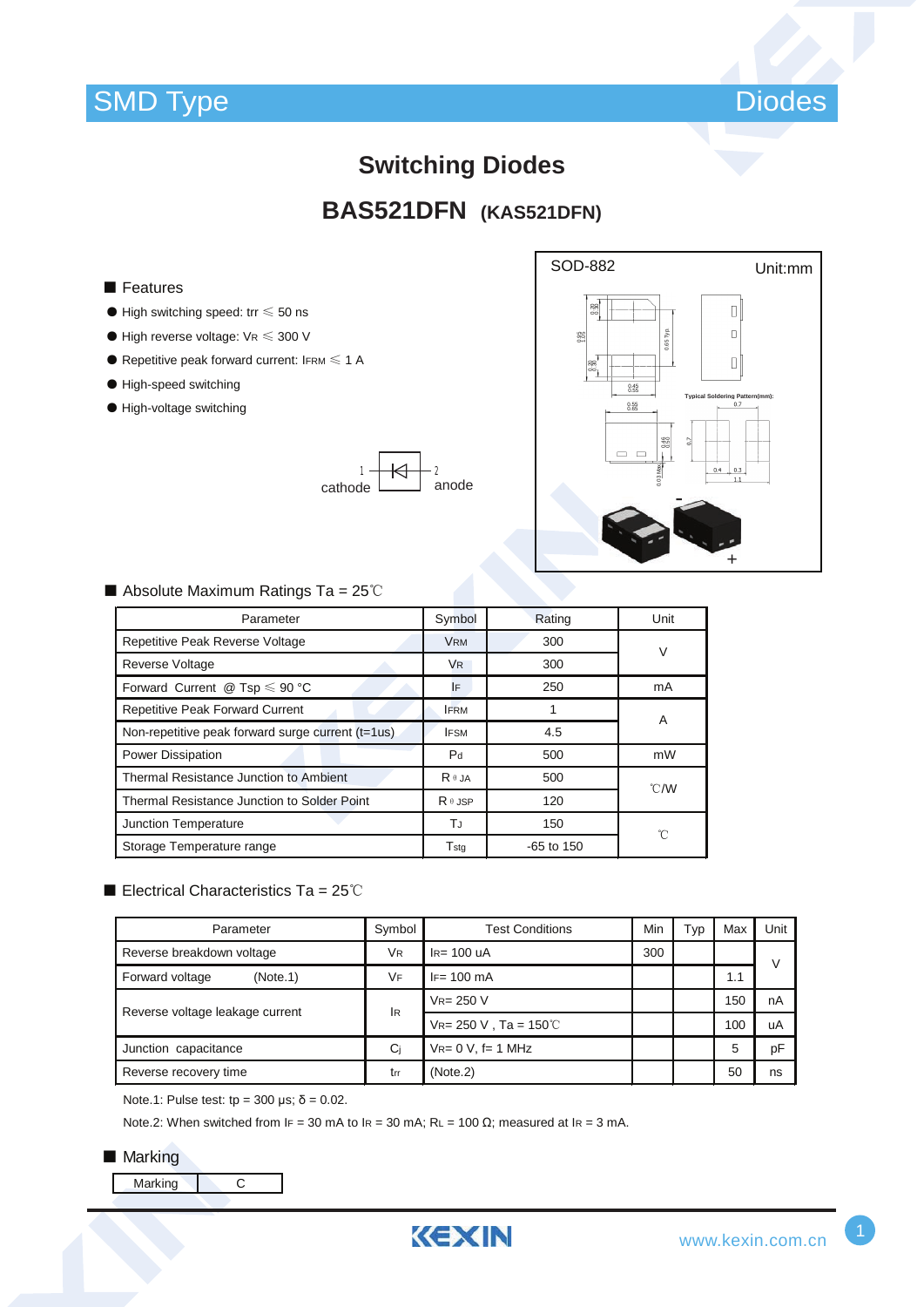



# **Switching Diodes BAS521DFN (KAS521DFN)**

## ■ Typical Characterisitics



- (1)  $T_{amb} = 150 °C$
- (2)  $T_{amb} = 75 °C$
- (3)  $T_{amb} = 25 °C$





**Fig 3. Forward current as a function of ambient temperature; derating curve**



**Fig 2. Reverse current as a function of junction temperature; typical values**





KEXIN

**Fig 4. Diode capacitance as a function of reverse voltage; typical values**